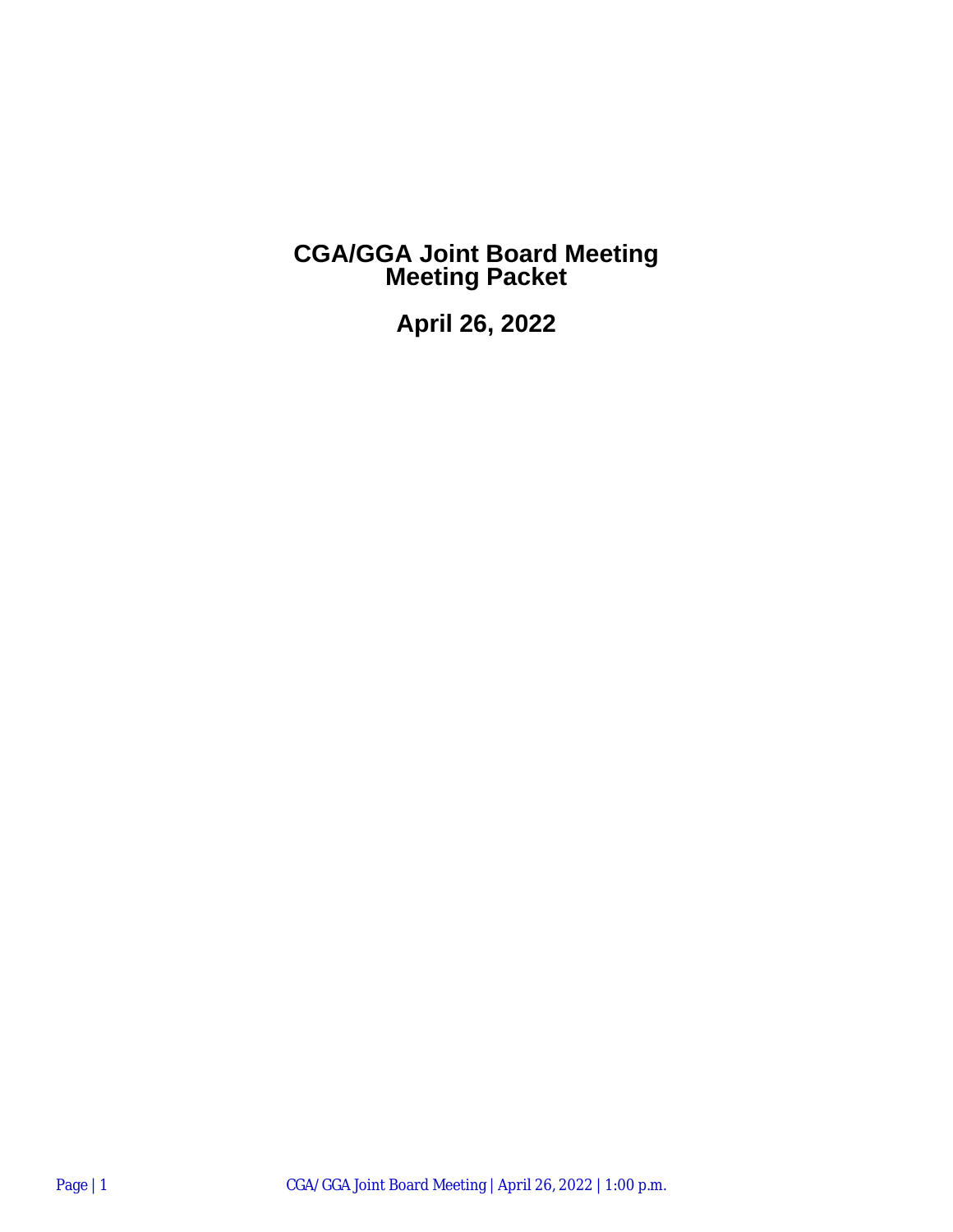#### **COLUSA GROUNDWATER AUTHORITY**

#### **RESOLUTION 2022-04**

#### **RESOLUTION INITIALLY AUTHORIZING REMOTE TELECONFERENCE MEETINGS UNDER AB361**

WHEREAS, meetings of the Board of Directors ("Board") of the Colusa Groundwater Authority ("Authority") and its committees are open and public, as required by the Ralph M. Brown Act (Cal. Gov. Code 54950 – 54963), so that any member of the public may attend, participate, and watch the Authority's legislative bodies conduct their business;

WHEREAS, Government Code section 54953(e), as amended by Assembly Bill 361 (2021) ("AB361"), signed by the Governor on September 16, 2021, provides for remote teleconferencing participation in meetings by members of a legislative body, without compliance with the requirements of Government Code section 54953(b)(3), subject to the existence of certain conditions; and

WHEREAS, the Authority wishes to invoke the provisions of AB361 to authorize teleconference meetings subject to the modified standard of Government Code section 54953(e);

NOW, THEREFORE, BE IT RESOLVED that:

Section 1. Findings. The Board hereby finds as follows:

- (a) As required by Government Code section  $54953(e)(1)$ , a proclaimed state of emergency exists under the California Emergency Services Act, as declared by the Governor on March 4, 2020.
- (b) State or local officials have imposed or recommended measures to promote social distancing, specifically, the Division of Occupational Safety and Health.

Section 2. Procedures for Teleconference Meetings. The Authority and its committees shall hold teleconference meetings pursuant to the requirements of Government Code section 54953(e).

Section 3. Effective Date. This resolution shall take effect immediately upon its adoption.

Section 4. Renewal. Pursuant to Government Code section 54953(e)(3), the Authority will reconsider the state of emergency every 30 days.

PASSED AND ADOPTED by the Board of Directors of the Colusa Groundwater Authority on April 26, 2022 by the following vote:

AYES:

NOES: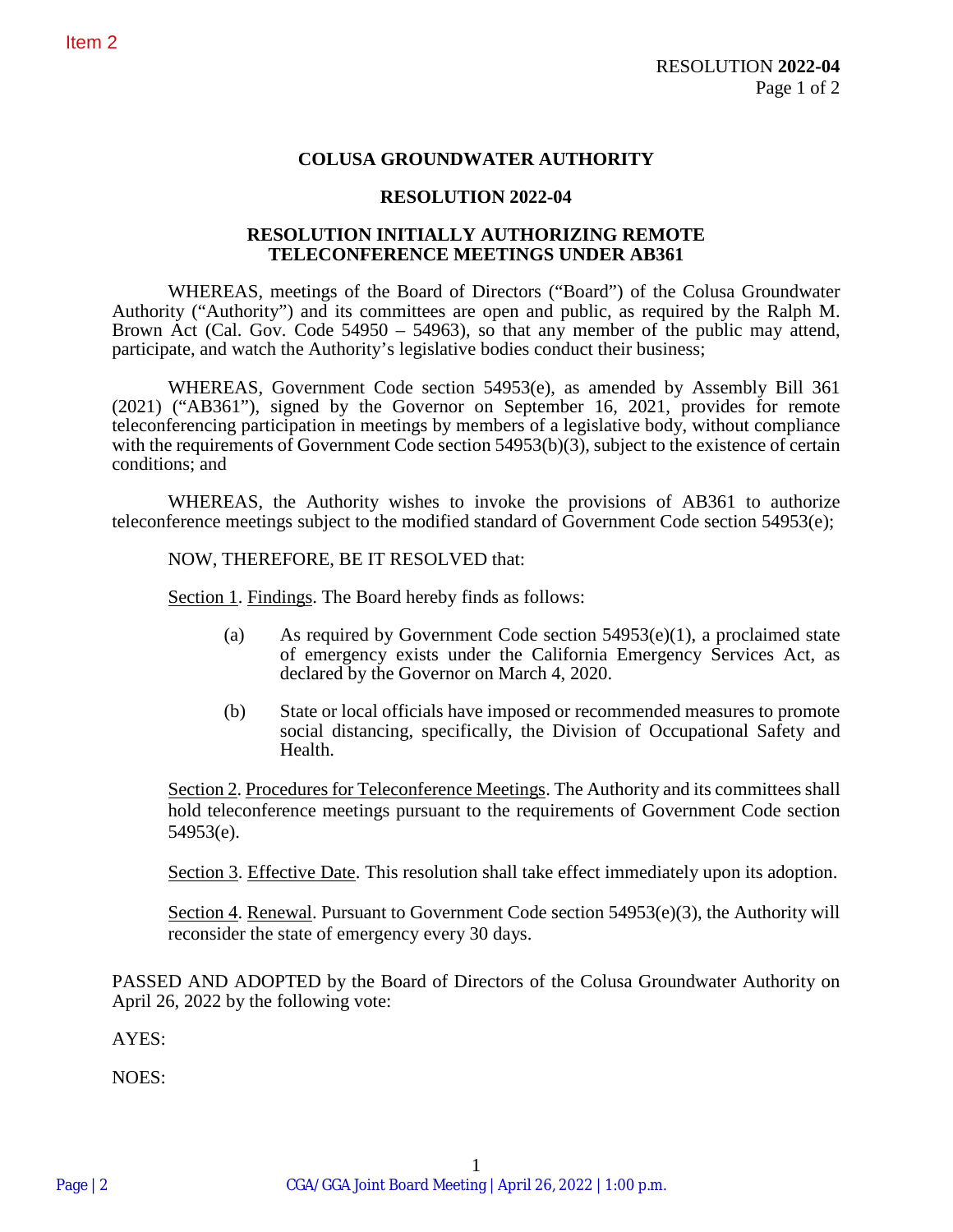ABSENT:

ABSTAINED:

ATTEST:

Denise J. Carter Chairperson

 $\overline{\phantom{a}}$  , where  $\overline{\phantom{a}}$  , where  $\overline{\phantom{a}}$  ,  $\overline{\phantom{a}}$  ,  $\overline{\phantom{a}}$  ,  $\overline{\phantom{a}}$  ,  $\overline{\phantom{a}}$  ,  $\overline{\phantom{a}}$  ,  $\overline{\phantom{a}}$  ,  $\overline{\phantom{a}}$  ,  $\overline{\phantom{a}}$  ,  $\overline{\phantom{a}}$  ,  $\overline{\phantom{a}}$  ,  $\overline{\phantom{a}}$  ,  $\overline{\phantom{a}}$  ,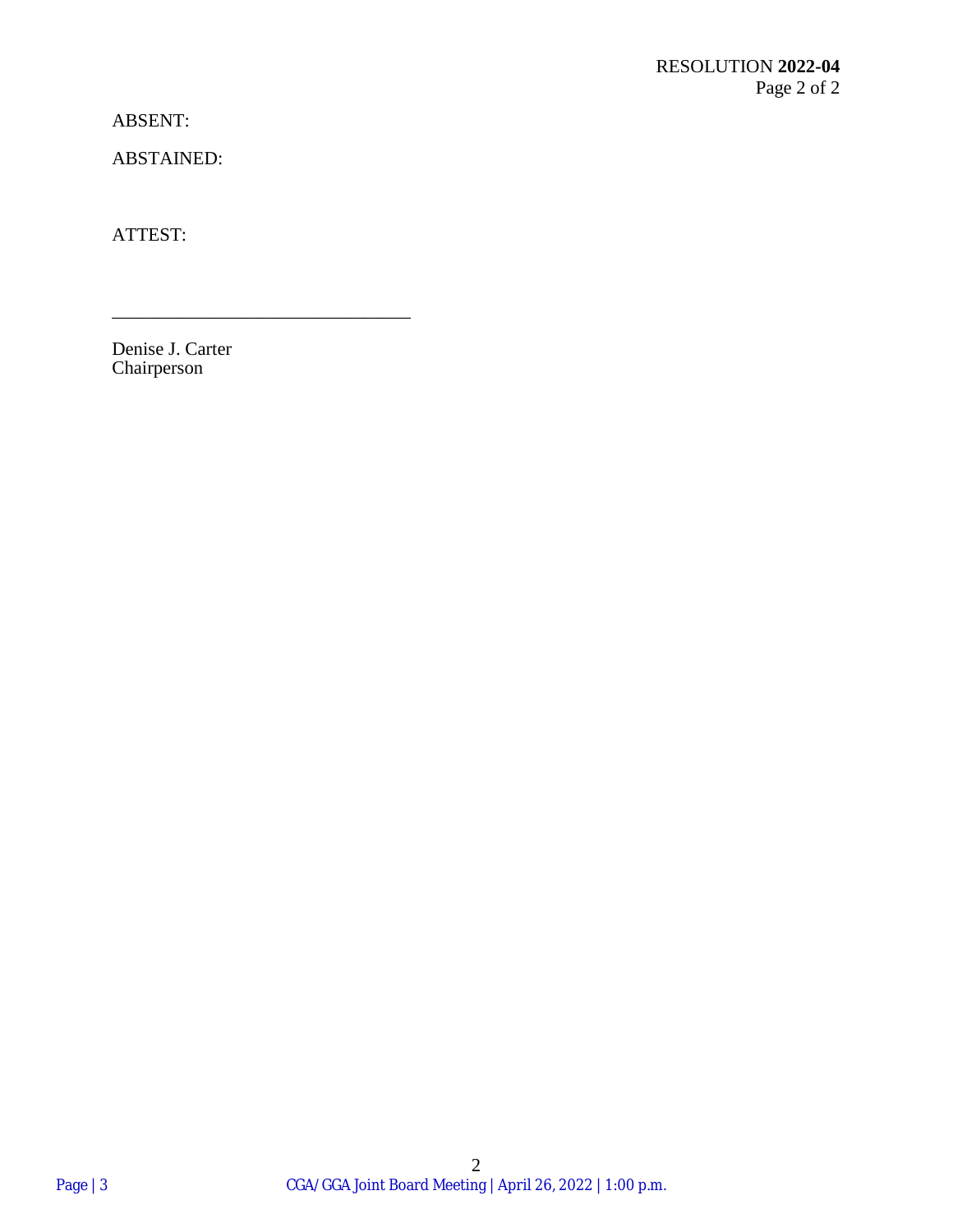# Joint Colusa Groundwater Authority and Glenn Groundwater Authority Board of Directors Meeting

# **March 10, 2022| 1:00 p.m.**

LOCATION: Sites Project Office, 122 Old Highway 99, Maxwell, CA 95955

The meeting was also conducted via teleconference; accessible via telephone, computer, smartphone or

tablet.

# **MINUTES**

#### **In Attendance:**

#### **Colusa Groundwater Authority:**

| <b>Director Members Present:</b> |                        | Alternate/2 <sup>nd</sup> Alternate Directors |                        | <b>Agency Representing:</b>          |
|----------------------------------|------------------------|-----------------------------------------------|------------------------|--------------------------------------|
|                                  | <b>Denise Carter</b>   |                                               | Gary Evans             | County of Colusa                     |
|                                  | Jesse Cain             |                                               | Denise Conrado         | City of Colusa                       |
|                                  |                        |                                               | Tom Reische            | City of Colusa                       |
|                                  | Sajit Singh            |                                               | Alfred Sellers, Jr.    | City of Williams                     |
|                                  | <b>Blake Vann</b>      |                                               | Thad Bettner           | Glenn Colusa Irrigation District     |
| х                                | <b>Knute Myers</b>     | X                                             | <b>Shelly Murphy</b>   | <b>Colusa County Water District</b>  |
|                                  | Zach Dennis            |                                               | Dan Ruiz (1:55)        | Westside Water District              |
|                                  | Jim Campbell           |                                               | Lance Boyd             | <b>Provident Irrigation District</b> |
| х                                | <b>Hilary Reinhard</b> | x                                             | <b>Bill Vanderwaal</b> | <b>Reclamation District 108</b>      |
|                                  | Derrik Strain          |                                               | Vacant                 | <b>Reclamation District 479</b>      |
| х                                | Jim Wallace            |                                               | Lynell Pollock         | Colusa Drain Mutual Water Company    |
| х                                | Darrin Williams        |                                               |                        | <b>Private Pumper</b>                |
|                                  | Jeff Moresco           |                                               |                        | Private Pumper                       |
|                                  | Drew Dirks             | x                                             | Chris Dobson           | <b>Maxwell Irrigation District</b>   |
|                                  |                        | X.                                            | Dan Ruiz (1:55)        | <b>Maxwell Irrigation District</b>   |

#### **Glenn Groundwater Authority:**

| <b>Director Members Present:</b> |                          |   | Alternate/2 <sup>nd</sup> Alternate Directors | <b>Agency Representing:</b>                 |
|----------------------------------|--------------------------|---|-----------------------------------------------|---------------------------------------------|
| X                                | <b>Grant Carmon</b>      |   | Tom Arnold                                    | County of Glenn                             |
|                                  | Bruce Roundy             |   | Pete Carr                                     | City of Orland                              |
|                                  |                          |   | Ed Vonasek (2 <sup>nd</sup> )                 | City of Orland                              |
|                                  | Gary Hansen              | X | <b>Evan Markey</b>                            | City of Willows                             |
|                                  | George Nerli             |   | Leslie Nerli                                  | Glide Water District                        |
| x                                | John Amaro               |   | <b>Thad Bettner</b>                           | Glenn-Colusa Irrigation District            |
|                                  | <b>Charles Schonauer</b> | x | Emil Cavagnolo                                | <b>Orland-Artois Water District</b>         |
|                                  |                          |   | Andrea Jones (2 <sup>nd</sup> )               | <b>Orland-Artois Water District</b>         |
|                                  | Randy Hansen             |   | Wade Danley                                   | Kanawha Water District                      |
|                                  |                          |   | <b>Michael Alves</b>                          | Kanawha Water District                      |
|                                  | Mark Lohse               |   | Seth Fiack                                    | <b>Monroeville Water District</b>           |
|                                  | Gary Enos                |   | Lance Boyd                                    | Princeton-Codora-Glenn Irrigation District/ |
|                                  |                          |   |                                               | <b>Provident Irrigation District</b>        |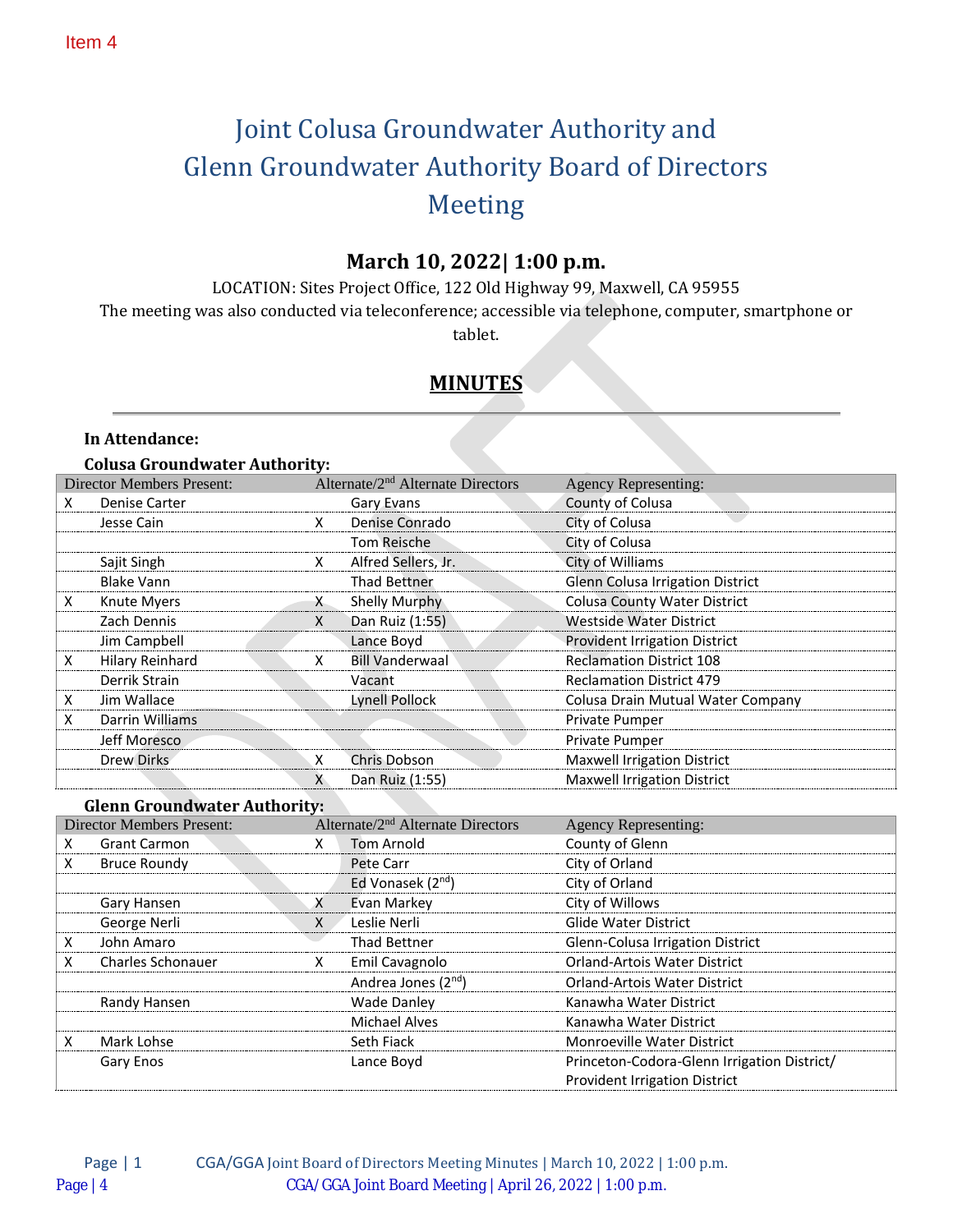**Others in Attendance:** Lisa Hunter (GGA), Duncan MacEwan (ERA Economics), Steve Hatchett (ERA Economics), Ben King (landowner), Arne Gustafson, Grant Davids (Davids Engineering, Inc.), Katie Klug (Davids Engineering, Inc.), Holly Dawley (GCID), Joe Turner, Christy Scoffield (landowner), Valerie Kincaid (GGA Counsel), Alan Doud (CGA Counsel), Ashlee Veneman (Glenn County staff), Luis Mendoza (Glenn County staff), Jaime Lely (landowner), Ashley Driver, Brandon Davison (DWR), Elizabeth Yerxa, Greg Plucker, Steven Springhorn (DWR).

## **1. Closed Session:**

*Gov't Code §54956.9 – Conference with Legal Counsel – Existing Litigation Aqualliance, California Water Impact Network, and California Sportfishing Alliance vs. Colusa Groundwater Authority, Glenn Groundwater Authority; Colusa County Superior Court - Case Number CV24584*

Colusa Groundwater Authority (CGA) Chair, Denise Carter, called the meeting to order at approximately 1:03 p.m.; Ms. Carter introduced the aforementioned agenda item and invited any public comments, to which none were heard. The Chair recessed the meeting into closed session at 1:06 p.m.

The Board returned from closed session at 1:48 p.m. and Glenn Groundwater Authority (GGA) counsel, Valerie Kincaid, stated there was no reportable action taken.

# **2. Call to Order, Roll Call and Introductions (CGA Board and GGA Board)**

Ms. Carter reconvened the meeting into open session at 1:49 p.m. and invited attendees to introduce themselves and their representative agencies. Attendance was noted above. A quorum of members was present from each respective Board.

### **3. \*Consider Approval of Resolution No. 2022-03 Renewing Use of Remote Teleconference Meetings in Accordance with Government Code Section 57953(e) (CGA Board)**

CGA Chair, Denise Carter, introduced the item, stating the item is only applicable to the CGA Board. On motion by Hilary Reinhard, seconded by Darrin Williams, it was unanimously ordered to adopt Resolution 2022-03 by the following roll call vote:

AYES: Denise Carter, Jim Wallace, Knute Myers, Darrin Williams, Hilary Reinhard, Denise Conrado, Alfred Sellers, Jr.

NOES: None

ABSTAIN: None

# **4. Period of Public Comment**

Ms. Carter opened the floor to public comment for items not on the agenda.

Landowner Ben King stated it has been reported that the City of Colusa is experiencing iron and manganese contamination levels, spoke of several water systems in the area experiencing contamination issues and encouraged the respective Boards to review. Mr. King inquired if the relationship with ERA Economics is a direct contract with the Groundwater Sustainability Agencies (GSAs), what the costs are associated with this vendor, and more about their team and operations, whereby Ms. Carter stated ERA Economics is a subcontractor through Davids Engineering, for the purposes of developing the Colusa Subbasin Groundwater